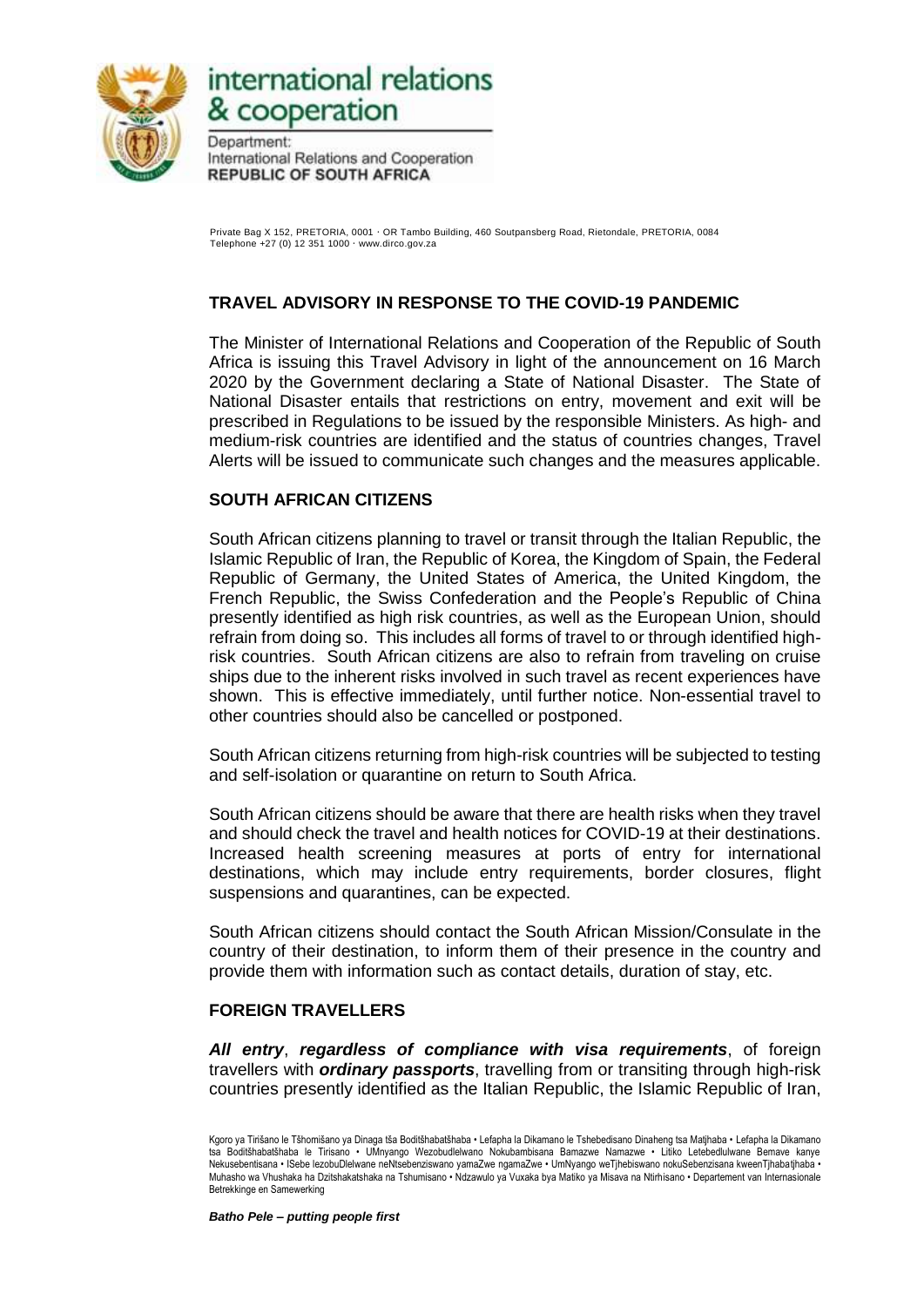the Republic of Korea, the Kingdom of Spain, the Federal Republic of Germany, the United States of America, the United Kingdom, the French Republic, the Swiss Confederation and the People's Republic of China is prohibited until further notice. No applications for visas by foreign travellers from high-risk countries will be approved. Visas already issued are revoked with immediate effect for travellers that have not yet entered South Africa.

Visa waiver agreements with countries identified by the Department of Health as high- and medium-risk will be suspended from dates that will be advised through Travel Alerts.

Any foreign national who has visited high-risk countries in the past 20 days will be denied a visa.

Any foreign national affected by these travel restrictions who needs to travel to South Africa for emergency or compelling reasons may contact the nearest South African mission or consulate to apply for a visa. Such visa applications will be considered on merit and on a case-by-case basis.

The above restrictions exclude holders of diplomatic passports and travel documents issued by international organisations as well as their family members accredited to the Republic of South Africa, and holders of official/service passports. The travel restrictions will also not apply to the crew members of aircraft and cargo ships, as well as cross border rail and road transportation workers. However, such travellers will be subjected to medical screening and if required, can be isolated or quarantined for a minimum period of 14 days.

#### **ALL INTERNATIONAL TRAVELLERS**

All international travellers, including South African citizens, entering South Africa will be required to complete and submit the prescribed Health Form and hand it to Health officials and Immigration officers upon arrival.

All travellers will be subjected to medical screening for COVID-19 upon entering South Africa and if required, can be isolated or quarantined for a minimum period of 14 days. Over and above the normal immigration requirements, entry into South Africa is subject to a passenger's cooperation with officials conducting tests.

Travellers from medium-risk countries as identified by the South African Department of Health will be required to undergo high intensity screening.

All travellers who have entered South Africa from high-risk countries since 15 February 2020 will be required to present themselves for testing.

South Africa has placed restrictions on attendance of international meetings. All organisers or attendees of international meetings are strongly advised to confirm whether attendance will be permitted before travelling to South Africa.

More information is available on the following links regarding precautionary measures to be taken to halt the spread of COVID-19: